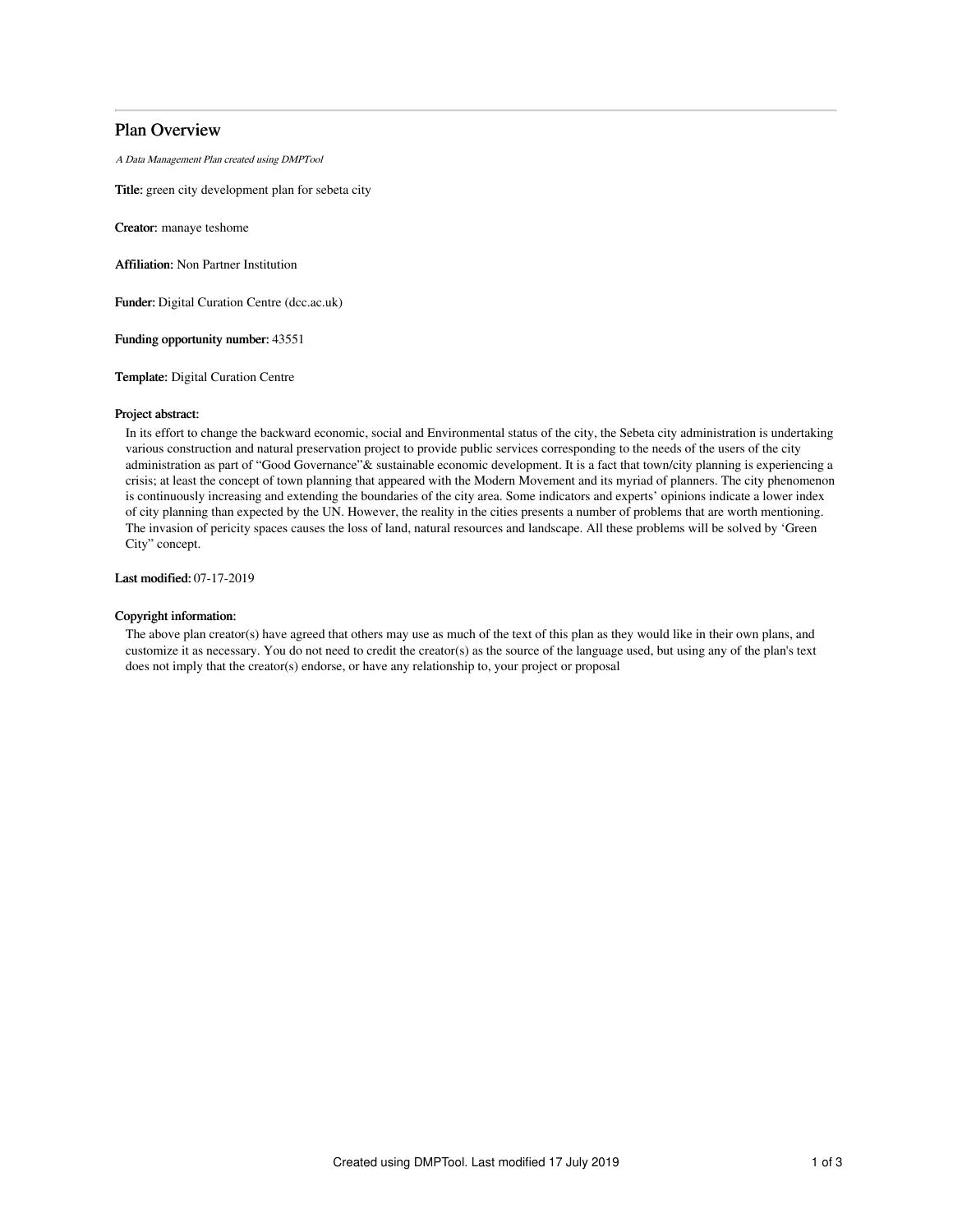## Data Collection

### What data will you collect or create?

- 1. Topographic data of sebeta city and suuroundings from sebeta city administaration.
- 2. climatic data (annual rainfall, temprature, humidity, wind speed and direction) of the past 50 year for sebeta city
- 3. DEM (degital elevation model) open access databases
- 4. Demographic data of sebeta city from sebeta city administation
- 5. Master plan of sebeta city both hard and soft copy from sebeta city administation
- 6. Airial photograps of the city with high resolution
- 7. Collect the relevant socio-economic data : Collect demographic data by using data collection formats, Collect Social information by using data collection formats Collect the key economic data by using data collection formats .
- 8. Collect the relevant physical/spatial and environmental data: Prepare topographic maps in 1:2000 or 1:2000 scale, Collect the existing detailed land use data and indicate on the prepared map.
- 9. Collect the necessary institutional information

#### How will the data be collected or created?

- Compile collected data systematically : Encode the empirical information, Tally the qualitative information, Interpret the data organized, and attach the necessary explanatory notes and Site sources of data properly
- survey using filed tools, such GPS device

## Documentation and Metadata

#### What documentation and metadata will accompany the data?

- date created, size, coverage, type
- Arch-GIS version 10 or above is needed Auto Desk reviet 20 is needed to develp and read drawing and maps.

## Ethics and Legal Compliance

#### How will you manage any ethical issues?

data will be sequired and stored (anonymously)

#### How will you manage copyright and Intellectual Property Rights (IP/IPR) issues?

- The Data will be owned by the project team
- CC BY-NC-ND- type of creative common license will be used

## Storage and Backup

#### How will the data be stored and backed up during the research?

- 2 TB separate hard disk 3 personal omputers will be used for data storage
- open access sites such as ZENODO will be used for buckup.

#### How will you manage access and security?

propoer data security and storage is needed to avoid missing data incase of PC failure. we will use online open access data storgae for buck up.

## Selection and Preservation

## Which data are of long-term value and should be retained, shared, and/or preserved?

Master plan of the city is used in the project period and should hand over two the city admiistration office.